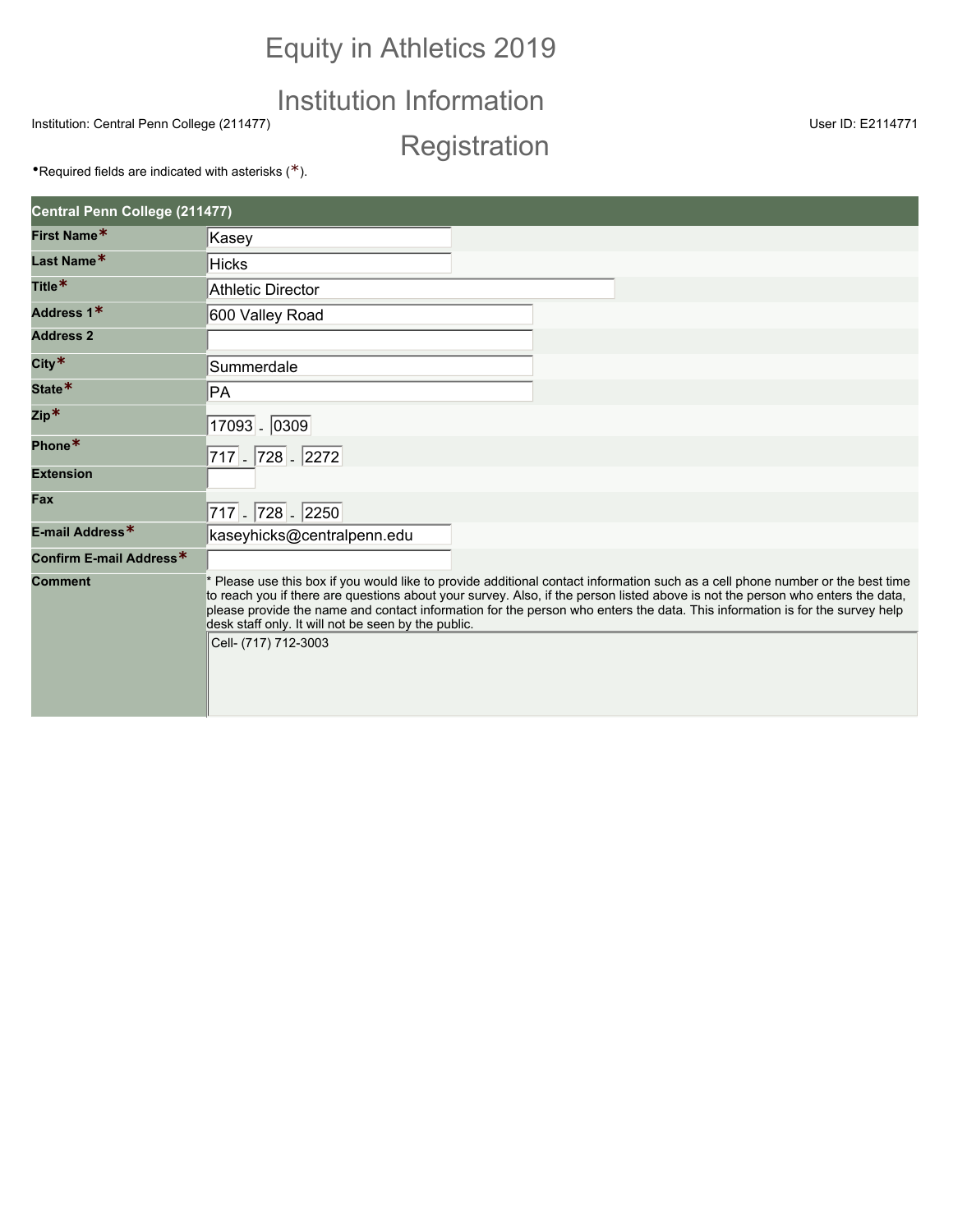# Identification

•**Please enter/review all applicable information. Required fields are indicated with asterisks (\*).**

| <b>General Information</b> |                       |
|----------------------------|-----------------------|
| <b>Institution Name</b>    | Central Penn College  |
| Address 1*                 | 600 Valley Road       |
| <b>Address 2</b>           |                       |
| City $*$                   | Summerdale            |
| State <sup>*</sup>         | ∣PA                   |
| ZIP Code *                 | 17093.                |
| Telephone <sup>*</sup>     | 800 - 759 - 2727 Ext. |

| <b>Athletic Department</b> |                       |  |
|----------------------------|-----------------------|--|
| Athletic Director Name*    | Kasey Hicks           |  |
| Address 1*                 | 600 Valley Road       |  |
| <b>Address 2</b>           |                       |  |
| $City*$                    | SUMMERDALE            |  |
| State <sup>*</sup>         | PA                    |  |
| ZIP Code*                  | 17093 - 0309          |  |
| Telephone <sup>*</sup>     | 717 - 728 - 2272 Ext. |  |

### **Chief Administrative Officer**

| <b>Chief Administrative Officer's</b><br>Name <sup>*</sup> | Linda Fedrizzi-Williams       |
|------------------------------------------------------------|-------------------------------|
| Title <sup>*</sup>                                         | President                     |
| Telephone <sup>*</sup>                                     | 717 - 728 - 2201 Ext.         |
| Fax                                                        | 717 - 732 - 7166              |
| E-mail Address <sup>*</sup>                                | lindafedrizzi@centralpenn.edu |